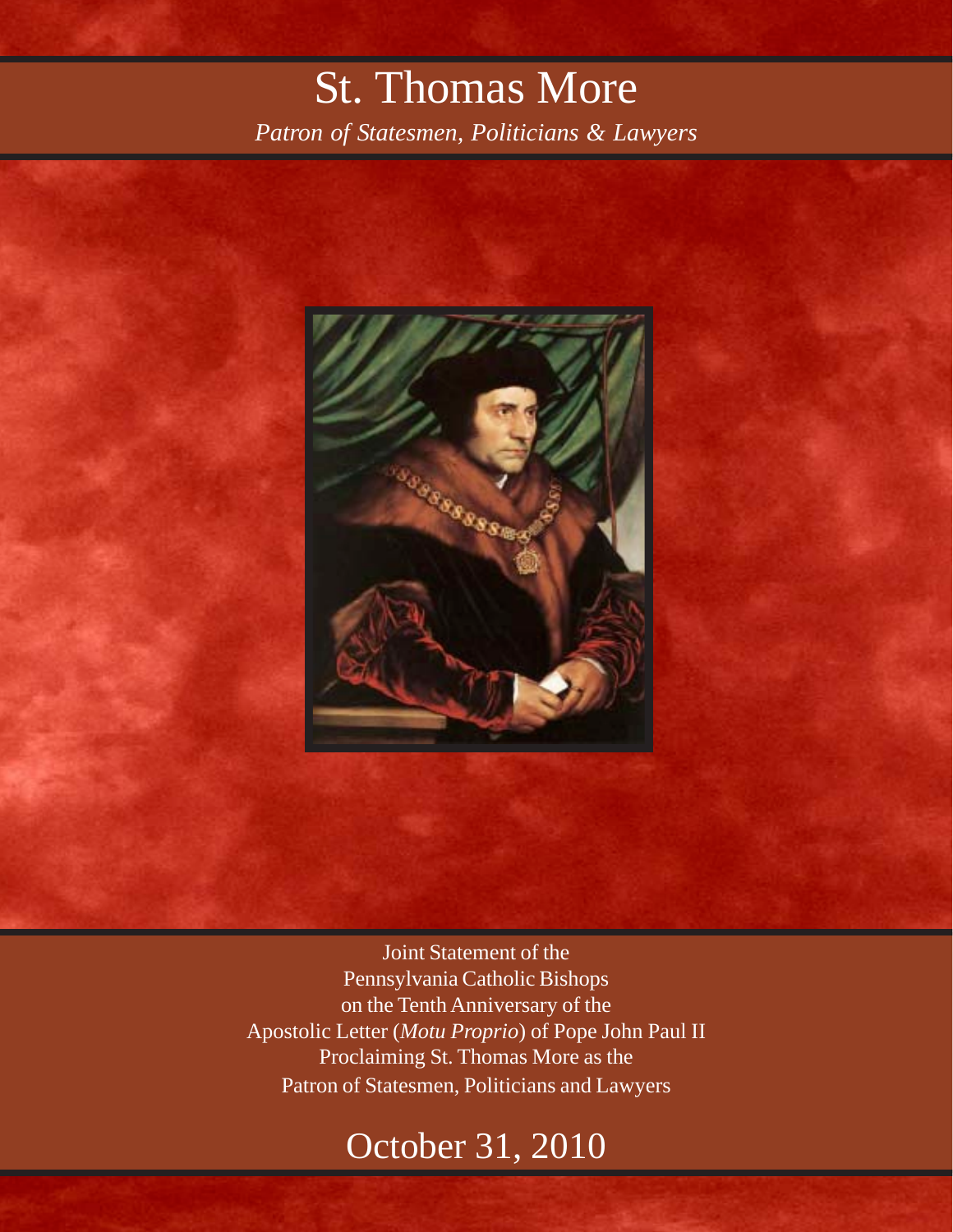oday we celebrate the tenth anniversary of the Apostolic Letter (*Motu Proprio*) of Pope John Paul II proclaiming Saint Thomas More as the patron of statesmen, politicians and lawyers. Together with the people of the Commonwealth of Pennsylvania, we call to mind the significance of this great saint of the 16<sup>th</sup> Century for us today. T

St. Thomas More lived—and gave his life—for truth. He provides a powerful example that not only shows that objective truth exists, but that we have the God-given ability to discern it. He stands as an example showing all statesmen, politicians and lawyers—and indeed all of us—that we have an obligation to find and to serve the truth and to work to protect the lives and fundamental dignity of all human beings.

In 1929, the great Catholic writer, G.K. Chesterton, wrote that: "*Thomas More is more important at this moment than at any moment since his death, even perhaps the great moment of his dying. But he is not quite so important as he will be in about a hundred years' time."*

Chesterton's assertion of St. Thomas More's importance to our times was soon vindicated. Six years later, in 1935 Pope Pius XI canonized More and proclaimed him to be the patron saint of lawyers. We celebrated the 75<sup>th</sup> anniversary of St. Thomas' canonization on May 19<sup>th</sup> of this year. The canonization of St. Thomas More, of course, did not occur in a vacuum. The 1930's were a decade in which totalitarianism was on the march with Nazis, Communists and Fascists all arguing that people owed their highest loyalty to the state and its beliefs. Pope Pius XI was an outspoken foe of totalitarian ideologies, which he recognized as being wholly incompatible with Gospel values.

In canonizing St. Thomas More and proclaiming him to be the patron saint of lawyers, Pope Pius XI rejected the totalitarian concept of society and emphasized the importance of law and lawyers in ensuring that governments worked for people and did not seek to crush them. More had been executed because he had refused to place the demands of the state before the requirements of his conscience and had insisted that there were objective truths that governments could not legitimately seek to override. In the very dark decade of the 1930's, St. Thomas More provided a powerful beacon of hope and inspiration. He was a light in the darkness precisely because he had devoted his life to, and sacrificed it for, Christ, the true light in the darkness.

In 1966, thirty-one years after St. Thomas More was canonized, the motion picture, *A Man for All Seasons*, which was based upon the play by Robert Bolt, won six academy awards, including best picture, thus placing St. Thomas More's heroic virtue in the public consciousness and conscience. The movie focused upon the conflict between conscience and institutional loyalty and its resonance with the public showed how that conflict was becoming a significant issue in our world. By his example, St. Thomas showed that even the most powerful and determined governments cannot eliminate the command of our consciences.

On October 31, 2000, Pope John Paul II issued an Apostolic Letter in which he proclaimed Saint Thomas More to be the patron of statesmen, politicians and lawyers. In that letter, the Pope proclaimed:

"The life and martyrdom of Saint Thomas More have been the source of a message which spans the centuries and which speaks to people everywhere of the inalienable dignity of the human conscience, which, as the Second Vatican Council reminds us, is 'the most intimate centre and sanctuary of a person, in which he or she is alone with God, whose voice echoes within them.' (Gaudium et Spes, 16).

Whenever men or women heed the call of truth, their conscience then guides their actions reliably towards good. *Precisely because of the witness which he bore, even at the price of his life, to the primacy of truth over power, Saint Thomas More is venerated as an imperishable example of moral integrity.*" (emphasis added)